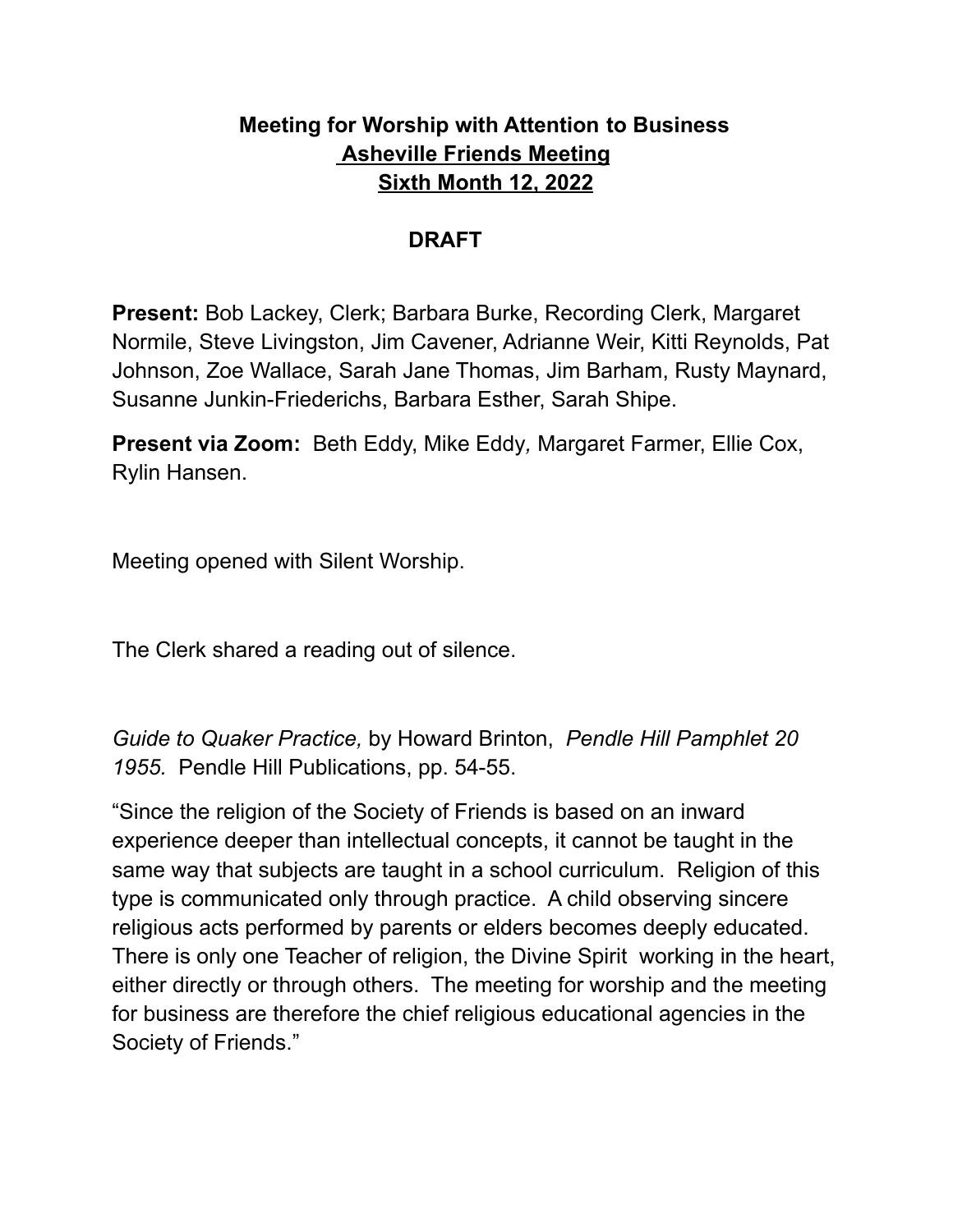**Minute #1:** The Fifth Month business meeting minutes were approved.

At the Fifth month Meeting for Business we discussed the use of Alice Brown Funds for members to attend SAYMA and FGC conferences.

**Minute #2:** We approved the use of Alice Brown Funds for Sayma and FGC registrations

# **Announcements:** Bob Lackey

#### George Oldham

Martha Huggins let us know that there will be a memorial service for George Oldham (long time member, former co-clerk of AFM) at 2:00 pm on Sunday, June 26th. The service will be held in the Village Hall at Carolina Village Retirement Community in Hendersonville and will be followed by a reception at the Edneyville Community Center. The Community Center has an outdoor covered patio so folks who are uncomfortable with indoor gatherings can be part of the celebration of George's life.

Asheville Friends Meeting will be helping with the reception. Details will be made available soon. Please contact Bob Lackey or Robin Wells if you are able to assist.

A Friend informed the Meeting of the suicide of an inmate at Anson Correctional Facility and asked that the inmate, her friends, and family be held in the Light.

Reparations Fund Caretakers – Steve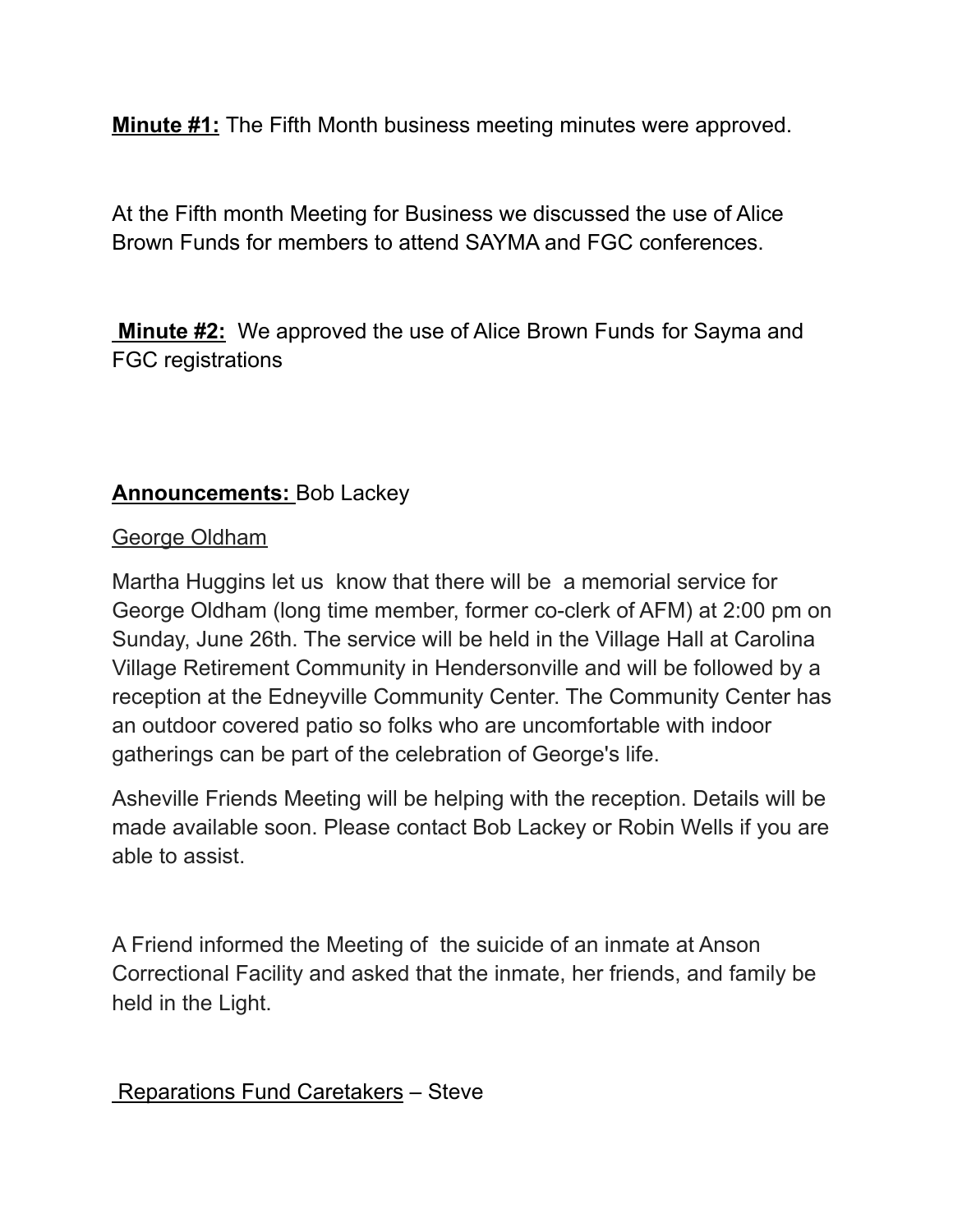Donation to the Poor People's Campaign.

Caretakers want the Meeting to hear, and for Meeting's records to show, why money that has passed through our Reparations Fund was an appropriate use of the Fund. We will ask Friends present to unite with this statement we are presenting, so that it will be a Minute of the Meeting rather than simply a statement of the Caretakers.

The funds used were for a donation of \$660 to the Poor People's Campaign.

#### ====================

## **Minute #3:**

After centuries of free labor that fueled the commercial and industrial revolutions in the U.S., enriching those at the helm and creating opportunities and a sense of privilege for Europeans of every socio-economic stratum, enslaved Africans were emancipated without being granted a material stake in the economic juggernaut that they were instrumental in creating. Formerly enslaved Africans were not only excluded from government programs that benefited poor and working class Whites, but those who managed to accumulate wealth or property were often persecuted for their success, and their wealth was often stolen through trickery, unjust laws, and mob violence. As a direct result of these injustices, a vastly disproportionate number of African-Americans are to this day counted among America's poor.

The Reparations Caretakers are led to answer to these injustices by supporting the demands of the Poor People's Campaign to:

\* fully address the interlocking injustices of systemic racism, poverty, ecological devastation, militarism and the war economy, denial of health care, and the false moral narrative of religious nationalism;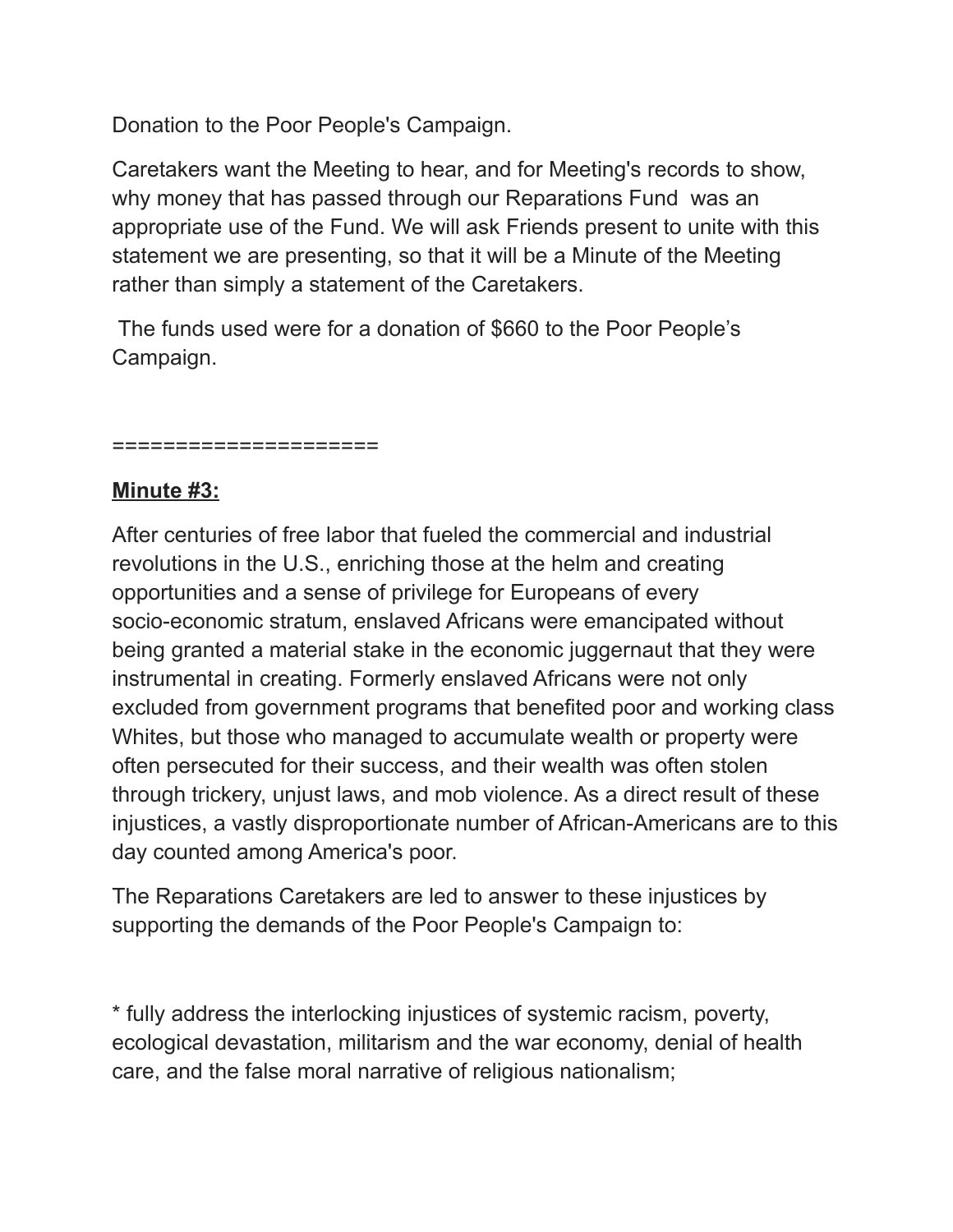\* change the narrative and build the power of those most impacted by these injustices;

\* realize a "Third Reconstruction" agenda that can build this country from the bottom up and realize the nation we have yet to be.

We answer to these injustices by word and deed: by acknowledging the wrongs that were done, by affirming the right of the people to demand redress for their resultant suffering, and by providing financial support to enable people to bring their demands to the seat of government.

### **Committees:**

**Ministry and Counsel: Barbara Esther** 

There is some lack of clarity regarding mask wearing.

A question came up after Meeting for Worship on 6-5-22 about our wearing masks during Meeting for Worship on the porch. We have not been requiring masks outside, but have encouraged them due to the rise in COVID metrics. We emphasized that people without masks should keep a respectable distance from others. Is this how we want to proceed? Is this the same for the children's program?

Currently policy is we're mask-optional on the porch. We have been encouraging people to wear masks. The metrics have increased to 21% positivity for COVID this week. Should we request masks be worn on the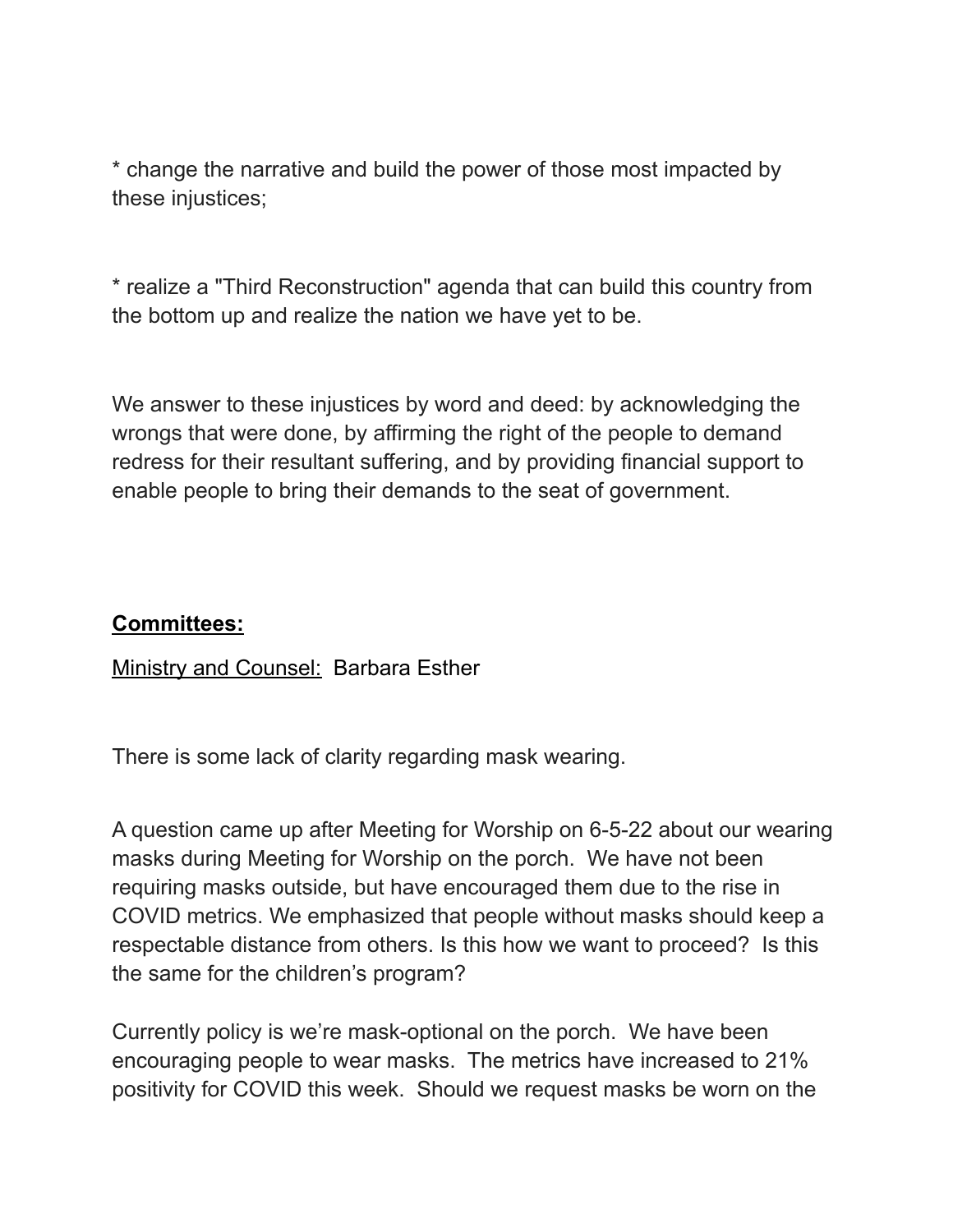porch, with mask-free activity on the lawn? Wearing a mask protects us and those around us, particularly those who are immunocompromised. Do we want to alter our policy for Meeting for Worship on the porch? Do we want to meet on the lawn (weather permitting)? How difficult would it be to have the whole video set-up on the lawn?

A member said that activities outdoors that he is involved in are unmasked, but there is social distancing, which is not happening on the porch. In the past ZOOM, with Meeting on the lawn, it was not helpful as people on ZOOM could not hear.

Another member suggested the refreshments may need to be served elsewhere, as we remove masks when eating.

Thoughts were shared with the following points made:

- Outdoors is outdoors, whether the Meeting is on the lawn or on the porch
- The number of people attending on the porch is increasing, making social distancing difficult. Perhaps we should require masks on the porch.
- There has been discussion in the past of having a permanent outdoor structure built, such as a gazebo, that could allow meeting in a circle instead of in rows on the porch, and this might permit more social distancing.
- We have some members who are advanced in age, and others who are immunocompromised, and want to avoid exposure to the Covid virus. As people can have the virus and show no symptoms, this can put others at risk.

After careful consideration, members felt that it would be in the best interest to strongly suggest masks while on the porch, and to continue to require masks while in the Meetinghouse.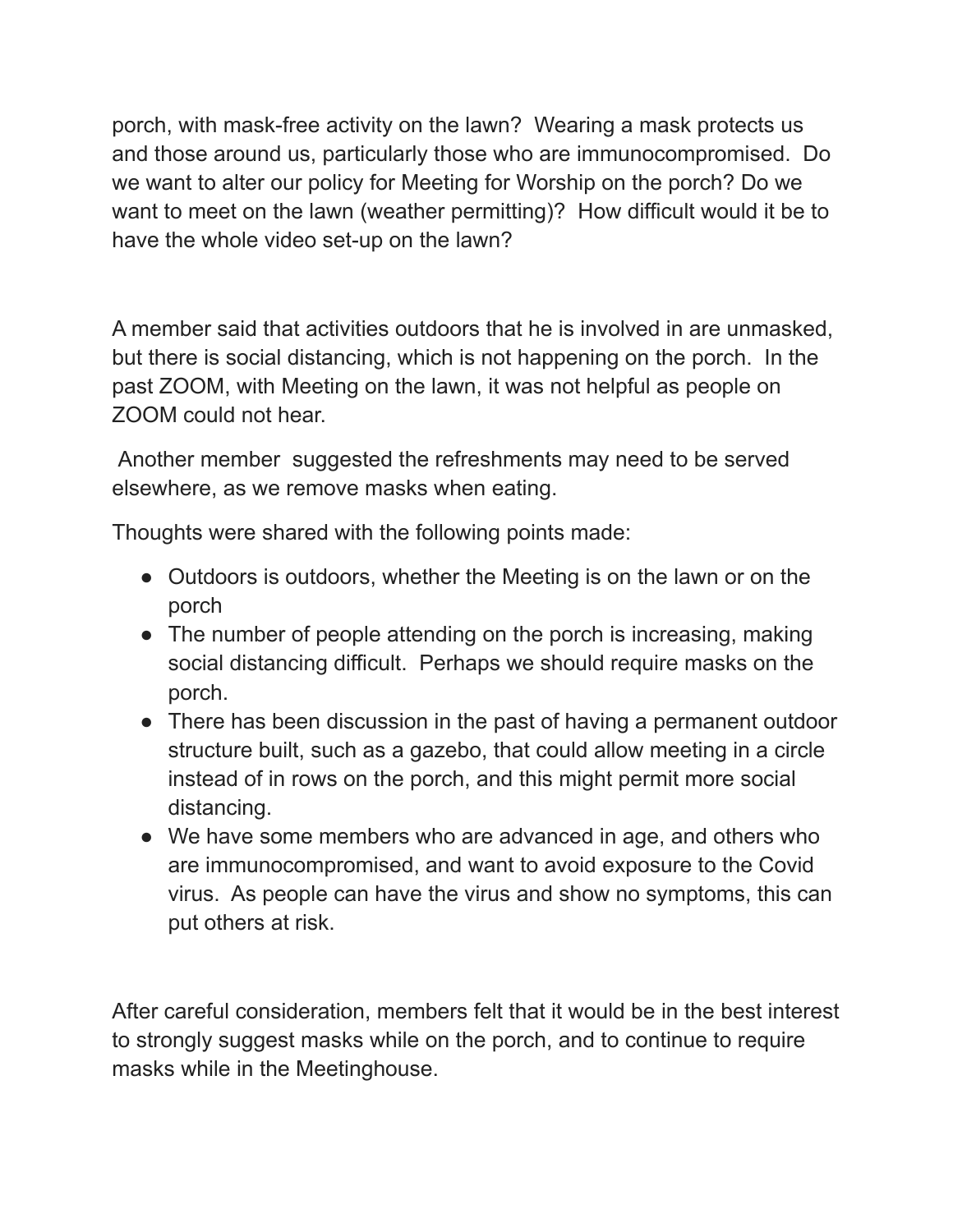**Minute # 4:** People attending Meeting on the porch are strongly encouraged to wear a mask, due to the difficulty of social distancing.

The problem with social distancing was also discussed. A member pointed out that we are limited by the architecture of the building where Meeting is held. Some feel that because we are out of doors while on the porch, we have less risk than when we are indoors. Others feel that because we are unable to social distance from each other due to the number of people on the porch, we are still at risk. The Covid virus has undergone several mutations, and though people fully vaccinated and boosted have a lower risk of dying from the current variations, the virus could and probably will continue to mutate, and put members at further risk. A member pointed out that metrics currently used could be skewed, as the people being tested may be tested because they feel they have been exposed. Others may be positive, but not tested, as they have no symptoms, and free testing at testing centers has ended, unless a person suspects exposure. A more precise metric to follow would be the testing of waste water by the County Health Department.

Barbara Esther reread the statement we have decided on in the past concerning masks, and said that M&C has revisited this monthly, and will continue to do so.

Some members felt that masking on the porch is overly cautious, and not scientifically sound, while others appreciate the cautious approach, and shows our care for one another.

**Minute #5** : Ministry and Council will meet and discuss what metrics will be used and revise their recommendations as needed.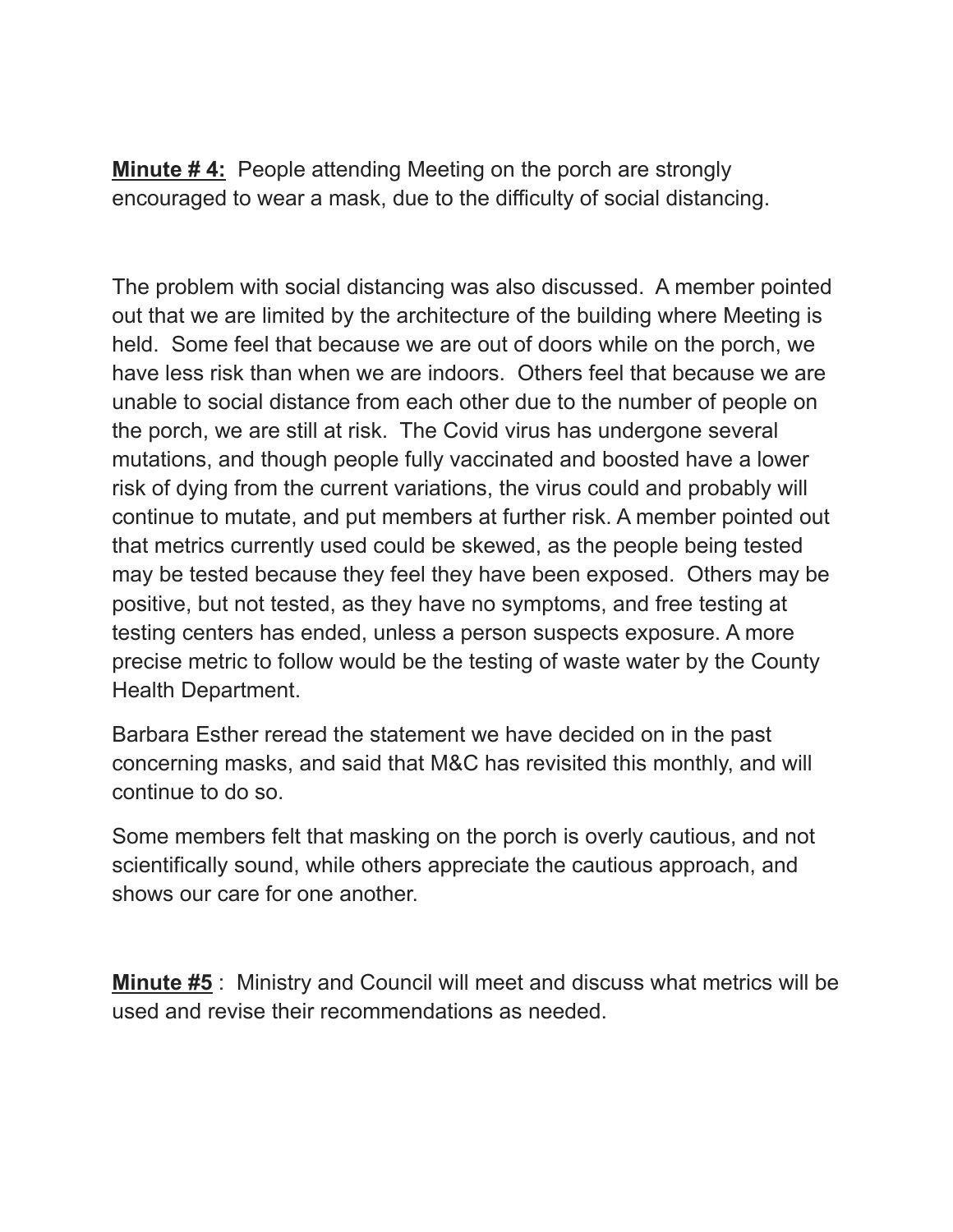The issue of our food being served on the porch, leading to people removing their masks, and not social distancing while eating and visiting is a concern. Several suggestions were made, including having the food served on the lawn and people eating there, having a tent erected where the food could be served, though this may slow down getting the food ready, or having the food served on the porch and people then moving to the lawn to eat, though this may delay the start of second hour presentations, or the start of MfB. After thoughtful discussion and consideration, it was agreed that snacks can be set up inside (and windows can be opened during nice weather) and then people will move outside to the lawn area to eat. As weather can affect people eating outside, the people in charge of snacks can elect to cancel snacks according to the weather prediction.

**Minute # 6:** Food will be served in the Meetinghouse, masks required, and people will be asked to eat on the lawn.

Ministry and Council will also look at the use of a pop up tent for the lawn. Any suggestions should be sent to Bob Lackey or Robin Wells on M&C.

Nominating : Kitti Reynolds

Kitti nominated herself to be on Peace and Earth Committee,

**Minute #7:** Approved the nomination of Kitti Reynolds to the Peace and Earth Committee.

Meeting closed with Silent worship until the way opens for our next Meeting for Worship with Attention to Business in the seventh month of 2022